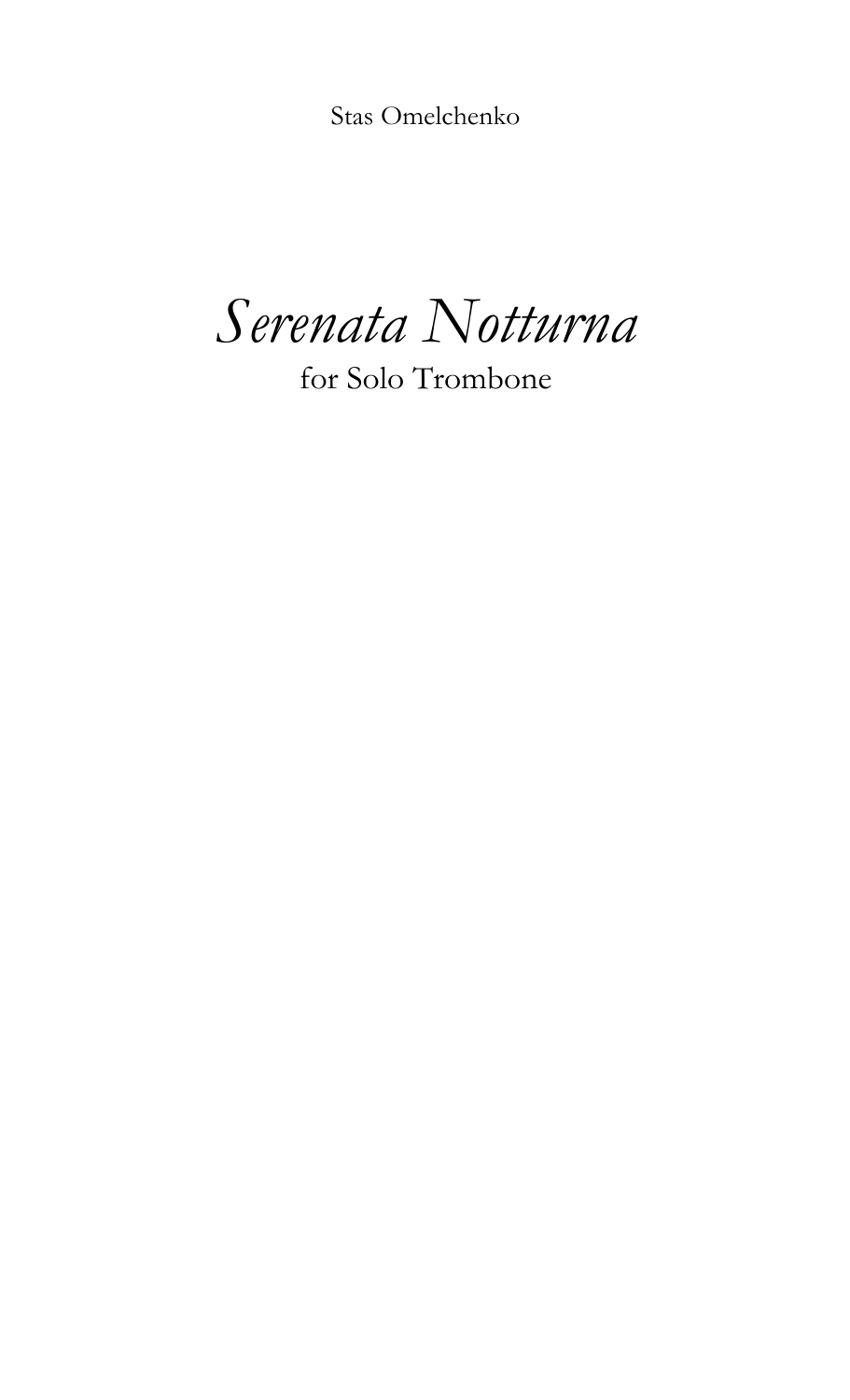## Performance Notes

As the title suggests, the performance of the pieces should resemble that of a person telling a story. The narrative of the story consists of quickly changing ideas and depicts the person's uncertainty and constantly shifting state of mind. Some of those ideas portray calm, others contemplation, while others outbursts of anger. The form of the work, therefore, consists of quick succession of sections that were purposefully made unbalanced (too short or too long), to better project this state. The work also has rather extreme ranges, tempos and dynamics, which should be performed, for best effect, as close to indicated as possible.

## Section-Specific Notes

- Rehearsal A should be performed as cantabile and freely as possible. All eight-note passages should *not* be played straight, but rather stretched or pushed forward as seems suitable by the performer. The rests between the phrases can also be longer or shorter, depending on the performer's interpretation. This section should have a sorrowful, contemplating character. It is to be performed muted throughout.
- Rehearsal B functions as a transition to rehearsal C and should have a general quality of speeding up and increased anxiety (as if the person is becoming gradually restless). This section introduces short interjections (on a secondary staff) that should come off as sudden, angry outbursts and therefore should be played loudly and as fast as possible (the tempo should be as close to 120 as possible, but may be slower). The top staff develops material from previous section and should still be very much cantabile but gradually become faster and louder.
- Rehearsal C should have a very angry, unstable, rushed and unpredictable character, portraying the person's anxiety. All the melodic gestures were carefully organized and—when played in tempo as indicated—should already produce unpredictable character; the performer may, however, speed up or slow down gestures to increase the effect. The section should be relatively loud and "obnoxious," avoiding cantabile altogether.
- Rehearsal D is a sudden repose and can be played out of tempo. The duration of the notes should be observed, but the rests can be longer or shorter, as seems fit by the performer (the last pause should be the longest). The breathing between the notes should be comfortable and not rushed.
- Rehearsal E portrays another state an increased anxiety and features sudden outbursts. This section should have a relatively stable, flowing character, offset only by the sudden outbursts. The tempo should be steady throughout, and the main line (the middle staff) played as cantabile as may be possible at this tempo, observing as much as possible the dynamic indications. The outbursts should be short and loud hits. The section is to be performed muted throughout.
- Rehearsal F is the "climax" of the piece. The tempo and the rests should be observed as specified. The upper notes are to be sung (multiphonics). If multiphonics are not possible, an Ossia part may be performed instead. This section functions as repose to the previous one, yet, even though static, should still sound "intense" until the last two phrases, where it should relax.
- Rehearsal G defuses the anxiety from the previous two sections. It should have an overall calm, gradually relaxing, cantabile character with occasional outbursts (which should sound much calmer and "sweeter" here than previously).
- Rehearsal H should have the same sorrowful, contemplative character as in the beginning (a recap of sorts). The rests between the phrases can be longer or shorter.
- Rehearsal I is a short coda. It should sound somewhat playful and ironic, yet very calm and performed with very short, gentle articulation.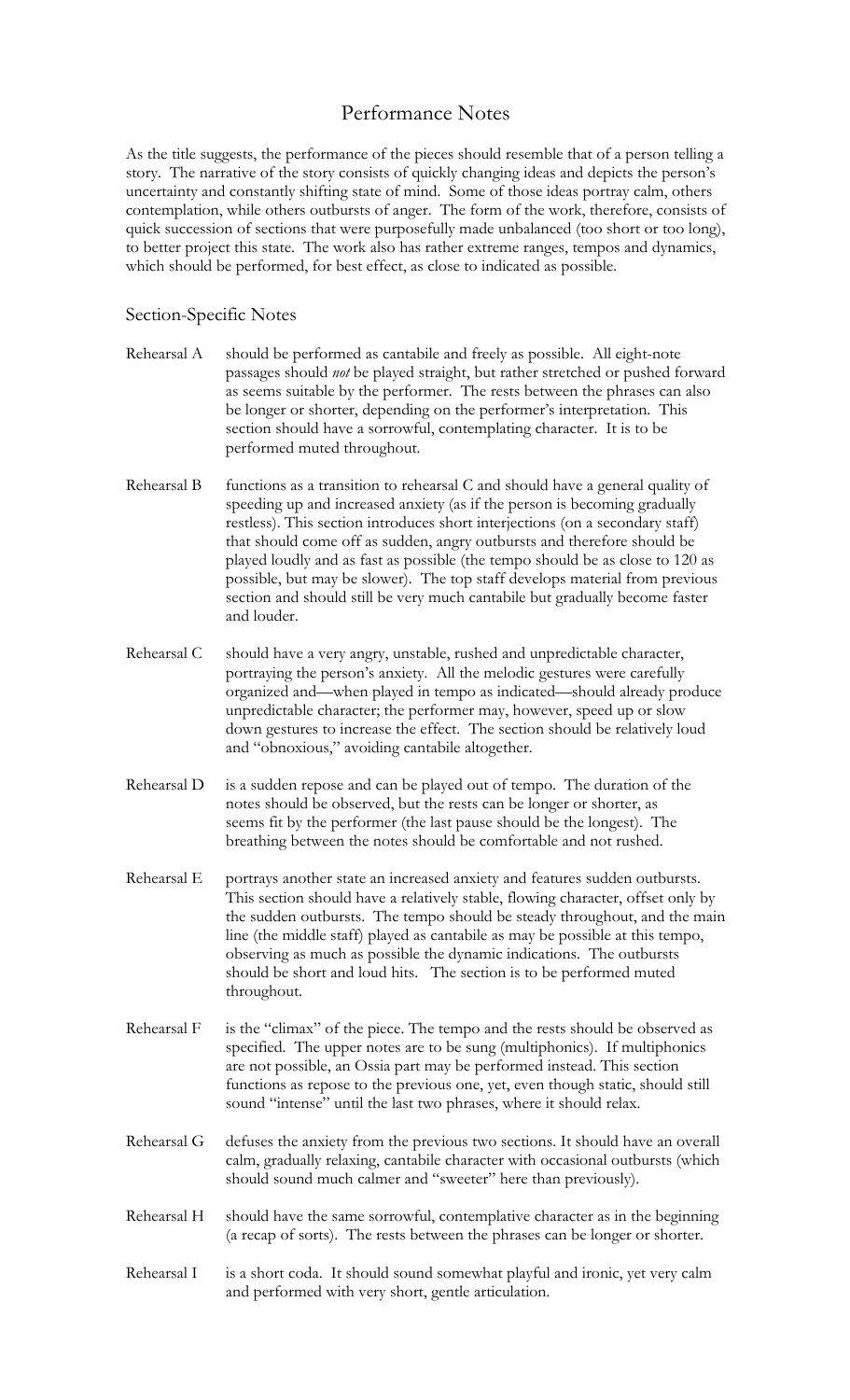## Serenata Notturna *for Benjamin Coy* for solo trombone











Copyright © Stas Omelchenko 2015 All Rights Reserved.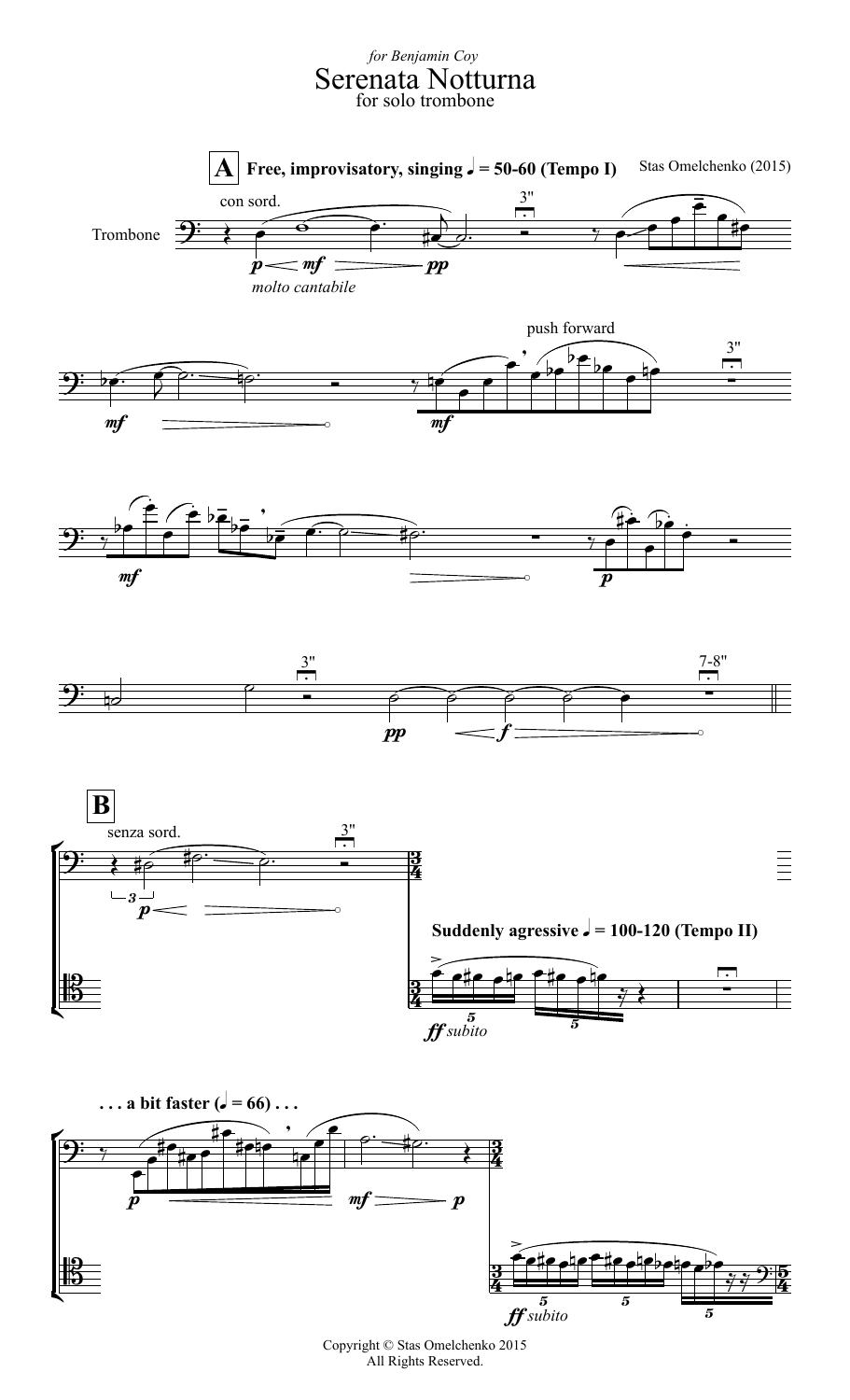



,

 $\widehat{\mathbb{P}^{\mathbb{F}^{\mathbb{C}}}}$ 

œbœ

œ œ

he

œ

 $e^{-\frac{\theta}{2}}$ 











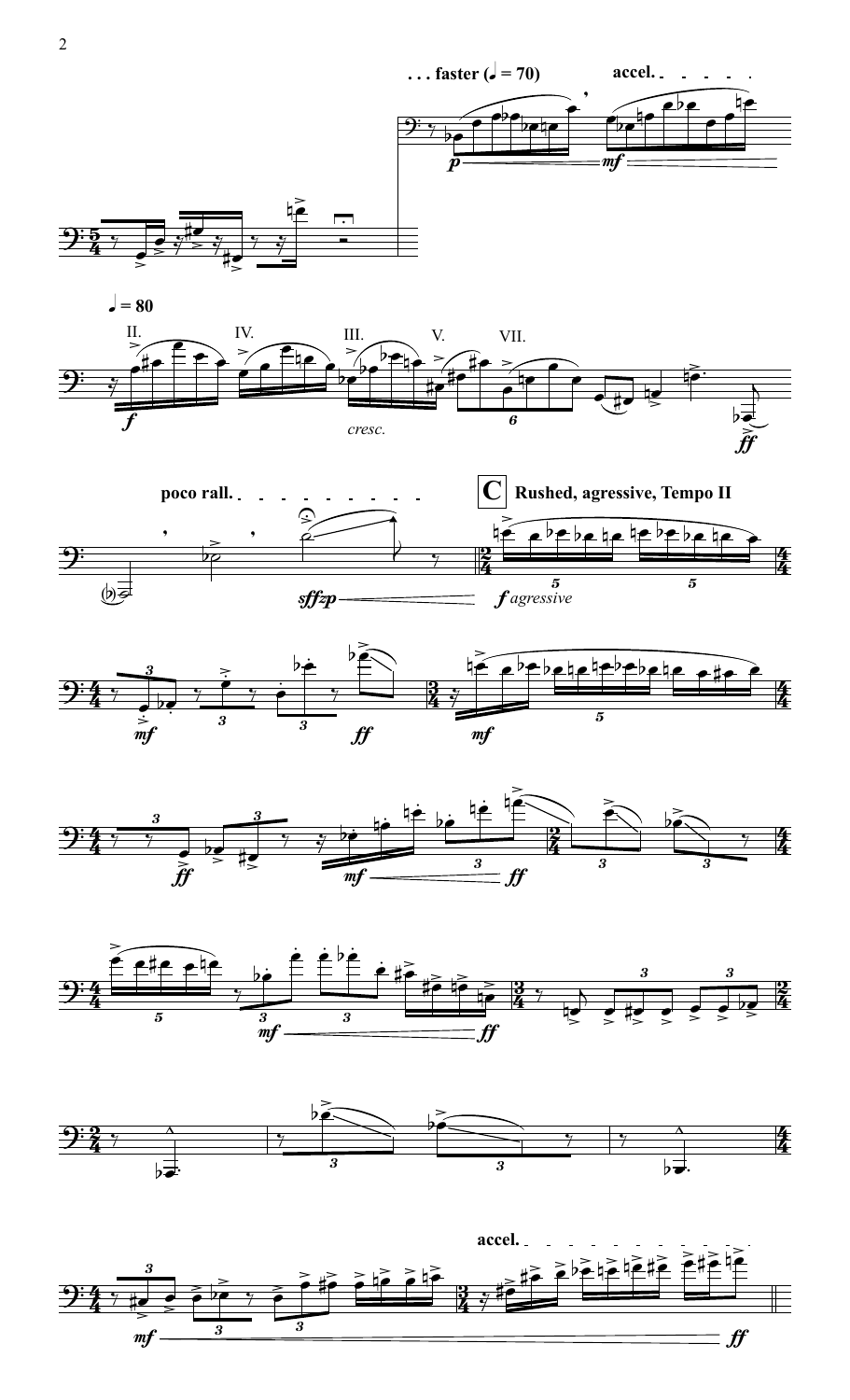











 $\mathbf{f}$  take mute gradually out<br>while holding fermata